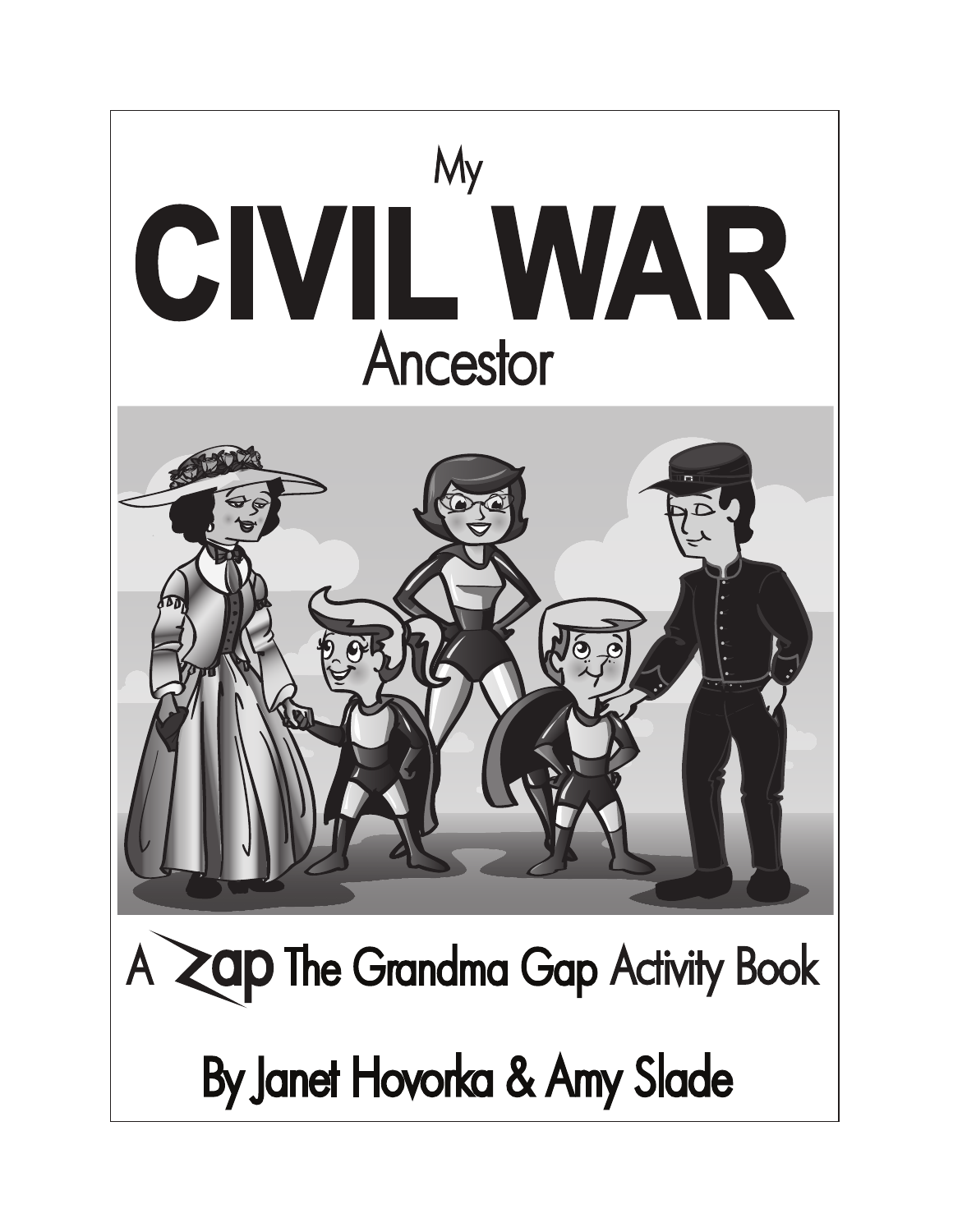## How To Use This Book

This activity book is designed to help create stronger bonds in modern families by encouraging the whole family to learn about their ancestors together. Greater knowledge about family history especially strengthens and empowers youth by creating self-esteem, resilience and a greater sense of control over their lives. Studying the family's past also strengthens the relationships between living family members by creating a shared experience and core identity that no one else in the world can duplicate. Young people can take the lead to accomplish the activities in this book with their family members.

It is our hope that learning about your family's past together can be a fun and exciting adventure and that this book will help all of your family members discover joy in the quest to find out more about your ancestors .

Janet Hornbe Amy Glade

Copyright © 2013 by Janet Hovorka and Amy Slade All rights reserved. No part of this publication may be distributed in any printed or electronic form without written permission.

Illustrated by Bob Bonham http://www.coroflot.com/bbonham

While the authors have made every effort to provide accurate internet addresses at the time of publication, neither the authors nor the publisher assume any responsibility for changes that occur after publication. Further, neither the author nor publisher assume any responsibility for third party websites or their contents.

Published by Family ChartMasters P.O. Box 1080 Pleasant Grove, Utah 84062 www.familychartmasters.com 801-872-4278 For more information, free downloads, quantity discounts and new resources go to www.zapthegrandmagap.com

International Standard Book Number: 978-09888548-3-3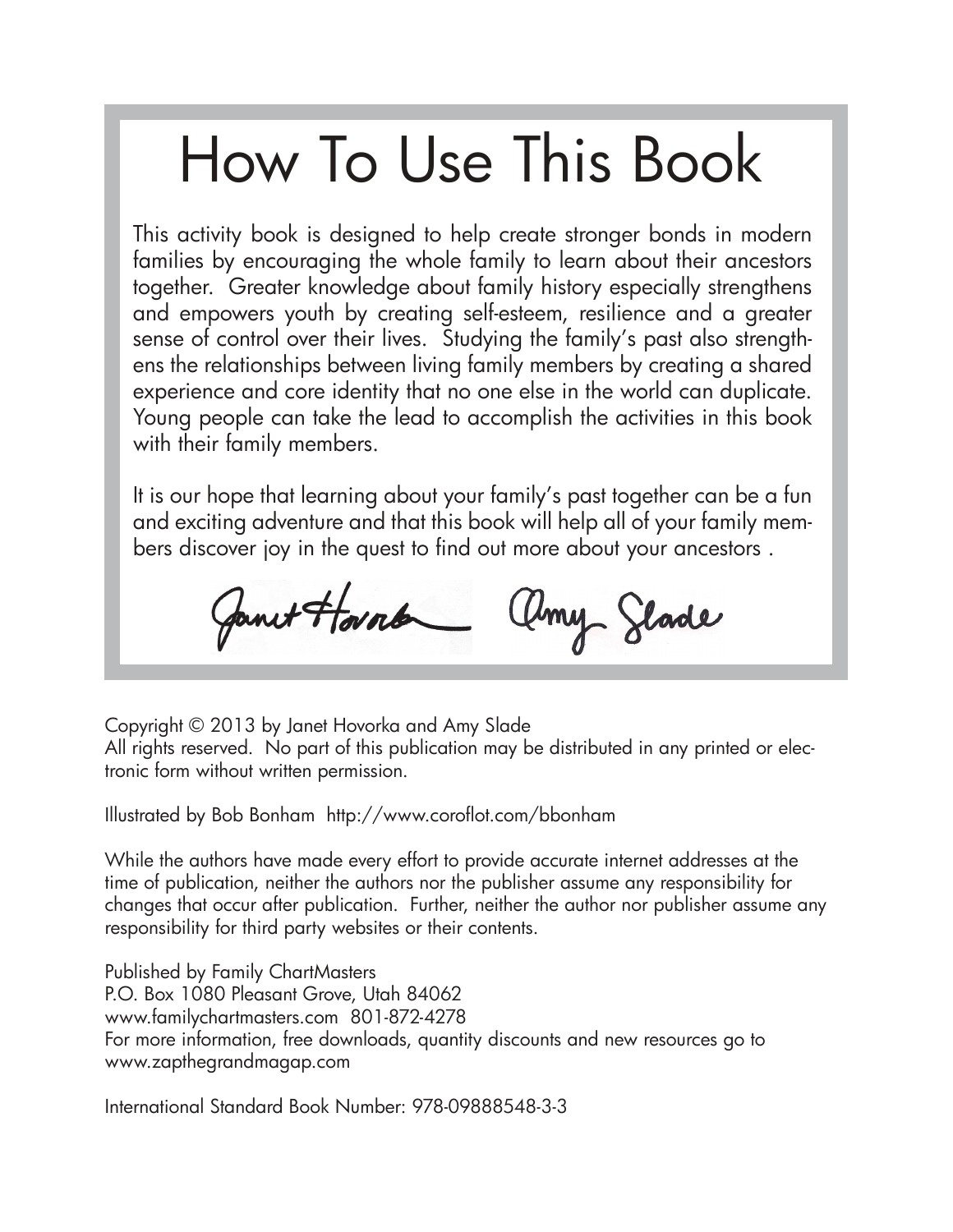## **Table of Contents**

| <b>Introduction</b> |    |
|---------------------|----|
|                     |    |
|                     |    |
|                     |    |
|                     |    |
|                     |    |
|                     |    |
|                     |    |
|                     |    |
|                     |    |
|                     |    |
|                     |    |
|                     |    |
|                     |    |
|                     |    |
|                     |    |
|                     |    |
|                     |    |
|                     |    |
|                     |    |
|                     |    |
|                     |    |
|                     |    |
|                     |    |
|                     | 34 |
|                     | 37 |
|                     |    |
|                     |    |
|                     |    |
|                     |    |
|                     |    |
|                     |    |